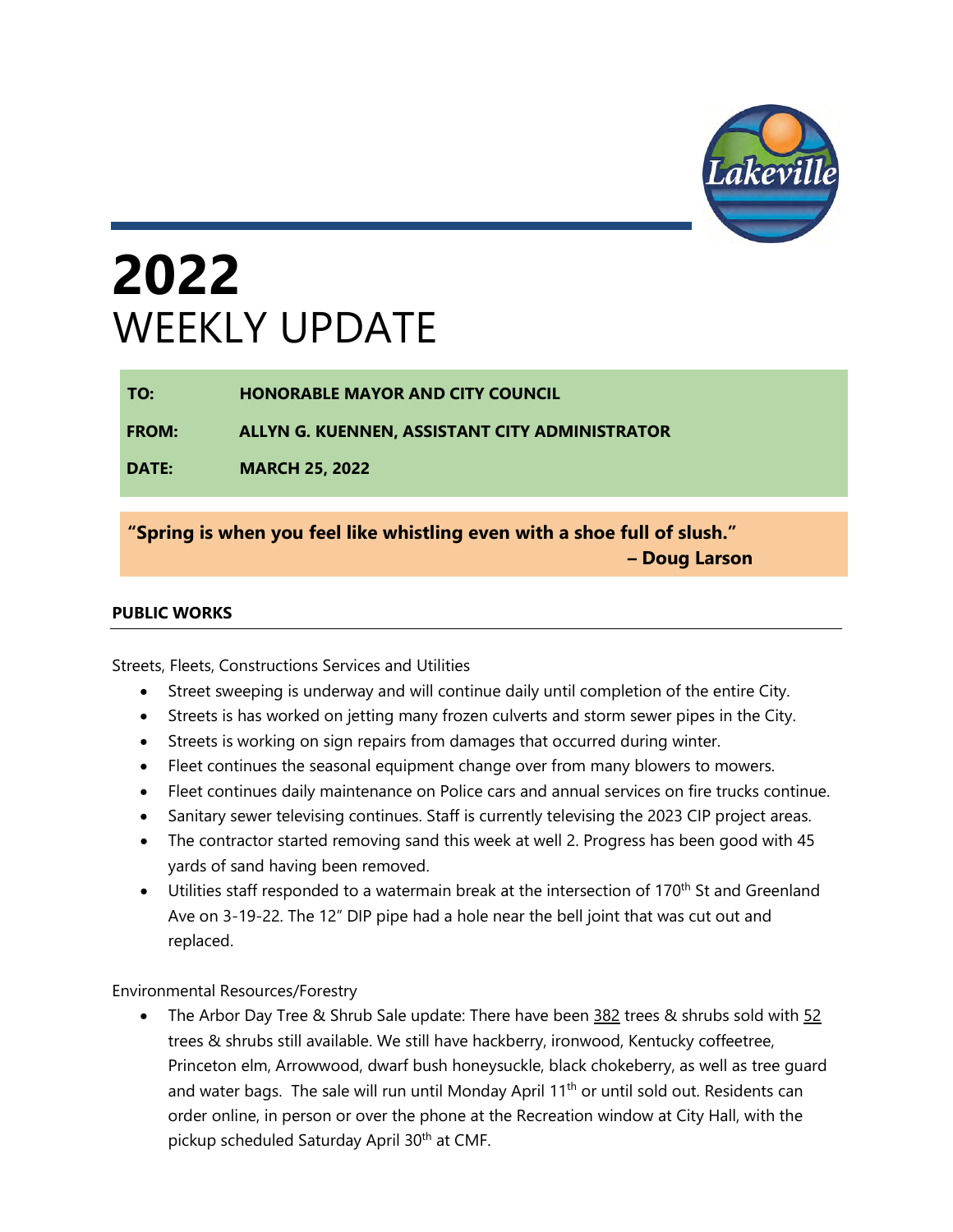Forestry staff continue with EAB marking and appointments, averaging about 40 per week which will continue until the end of April. After each site is confirmed with an EAB infested ash, staff prepare a customized letter indicating number of trees, map, FAQ sheet and information on the city's bulk treatment (insecticide) program in case they still have healthy ash trees that can be saved.

- There was a news piece on EAB in the twin cities this week due to the large spike in EAB throughout the metro: [https://www.fox9.com/news/worst-year-yet-for-emerald-ash-borer-in](https://www.fox9.com/news/worst-year-yet-for-emerald-ash-borer-in-many-twin-cities-suburbs)[many-twin-cities-suburbs](https://www.fox9.com/news/worst-year-yet-for-emerald-ash-borer-in-many-twin-cities-suburbs)
- SavAtree is continuing to prune in the Street Recon (CIP) project area this week, staff provided some addresses to return to do more extensive work
- Staff are also working on a RFQ for spring stump grinding in parks and ROW, a tree replacement estimate for the CenterPoint Energy project along Ipava, and a LAAC tree planting plan

#### **PARKS AND RECREATION**

Park Administration and Maintenance

- Administrative staff continue to work through the design for the Casperson Park Performance Stage. Staff met with members from our consulting firm to discuss lighting, trail and walkway locations and site grading.
- Ten bids were recently submitted and opened for the North Creek and Pinnacle Reserve Park construction projects. Blackstone Contractors, LLC provided the apparent low bid for the project which was below the Engineers Estimate. Staff anticipates the construction agreement to be included on the April 4 City Council Meeting Agenda. Construction of the parks is expected to commence in May.
- Thirteen bids were also recently submitted and opened for the Basketball Court Replacement project. Create Construction, LLC provided the apparent low bid for the project which was below the Engineers Estimate. Staff anticipates the construction agreement to be included on the April 4 City Council Meeting Agenda. The replacement of the six basketball courts which was one project as part of the approved Park Bond Referendum is expected to commence in May.
- Staff met with the Irrigation Design Consultant to discuss the plans and specifications for the replacement of the Central Maintenance Facility irrigation system. The replacement of the irrigation system is part of the 179<sup>th</sup> Street project.
- Staff have started operation of the new refuse truck in the Parks system. Initial operations of the equipment are showing significant efficiency improvements from the previous manual refuse collection program. Staff will continue to develop operational routes and standards. Staff are moving trash and recycling containers to add efficiency to the collection operation.
- Staff have solicited quotes for chemicals and fertilizer for the season.
- Staff are working with vendors and suppliers to obtain quotes and schedule demonstrations of future equipment options and budget planning.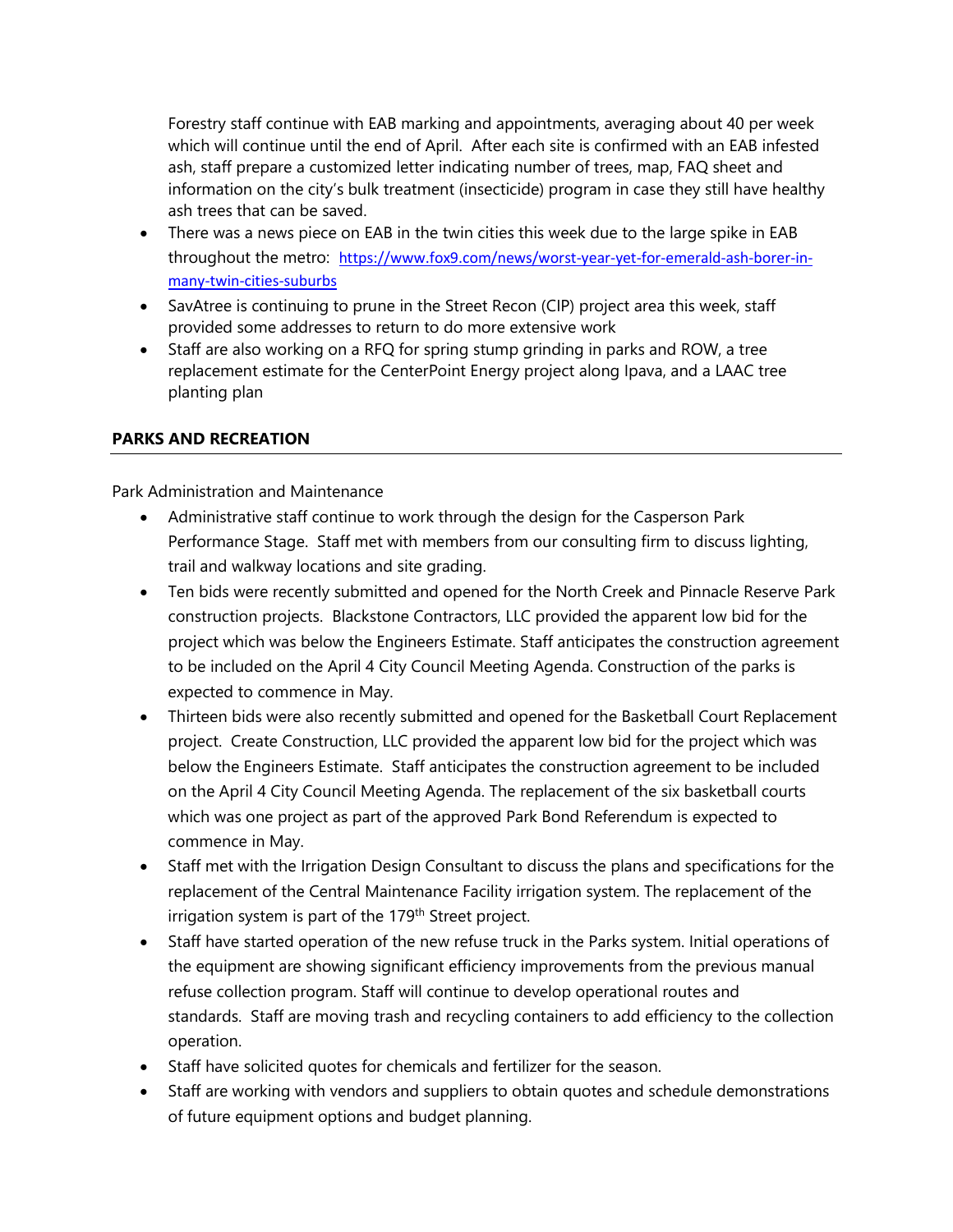Recreation and Heritage Center

- Recreation Staff has been busy registering participants for the upcoming summer programs. Currently there are 1,700 summer registrations processed for the summer.
- Field maps are being updated to include recent changes throughout the parks system.
- There was a great technology presentation on Cutting the Cord (to cable) at the Heritage Center – 17 attended.
- Fifteen attended a motivational presentation the Heritage Center by Lin Bruce, an 83-year-old woman who has ridden her bicycle over 28,000 miles since her 60<sup>th</sup> birthday.

#### Arts Center

- CastleCo Theater's production of [Matilda the Musical](https://www.lakevilleareaartscenter.com/574/Matilda-The-Musical) moves into its final three performances this weekend. We estimate 7 out of the 8 performances will sell out. A handful of tickets remain for March 25 & 26. Don't miss your opportunity to see this fantastic production!
- The LAAC Advisory Board met this week and reviewed plans for the Arts Center Load Dock / Stage Annex, the 2022 Commissioned Art Bench Project and received updates on upcoming programs and events.
- Expressions Community Theater received license approval this week for their four productions in the 2022/2023 playbill. We look forward to announcing their diverse series soon.
- Three new pottery camps and a new painting program were added fo[r Summer 2022](https://www.lakevilleareaartscenter.com/DocumentCenter/View/10627/Summer-2022-classes) (PDF) to accommodate waitlists. Register early before these new camps fill.

#### **COMMUNICATIONS**

- Sun Thisweek: features Lakeville Area Schools.
- We had a very successful showing at the Home & Landscaping and Consumer Expo. Our booth was literally packed most of the time and we gave away all our swag, branding across Lakeville. We had lots of good conversations. Many thanks to Dave Matthews, Gene Abbott and Helena Leary-Heinz (Pottery Manager, Arts Center) for their assistance throughout the day.
- We will be conducting a series of audio tests in the Council Chambers with experts in speech intelligibility. This is a part of our audio upgrade planned for this year to increase microphone capacity and switch from an analog to digital system.
- Communications and Liquor conducted our annual store walkthrough to work on signage and branding, adding more information about our donation programs and how money is put back into the community.
- Media productions:
	- o Focus on Lakeville (a new episode every Friday)
	- o Lakeville Planning Commission: [March 17](https://youtu.be/ziwC7oNyjOg)
	- o Kids Talk: [Taxes and How Government Works](https://youtu.be/ACzfdWewUtg)
	- o Lakeville City Council: [March 21](https://youtu.be/8TgWKndjHhY)
	- o Lakeville Thrive: [March](https://youtu.be/Xad7sW4AdOk)
	- o Lakeville City Council [Wrap-Up](https://youtu.be/9xMR0-OvIuY)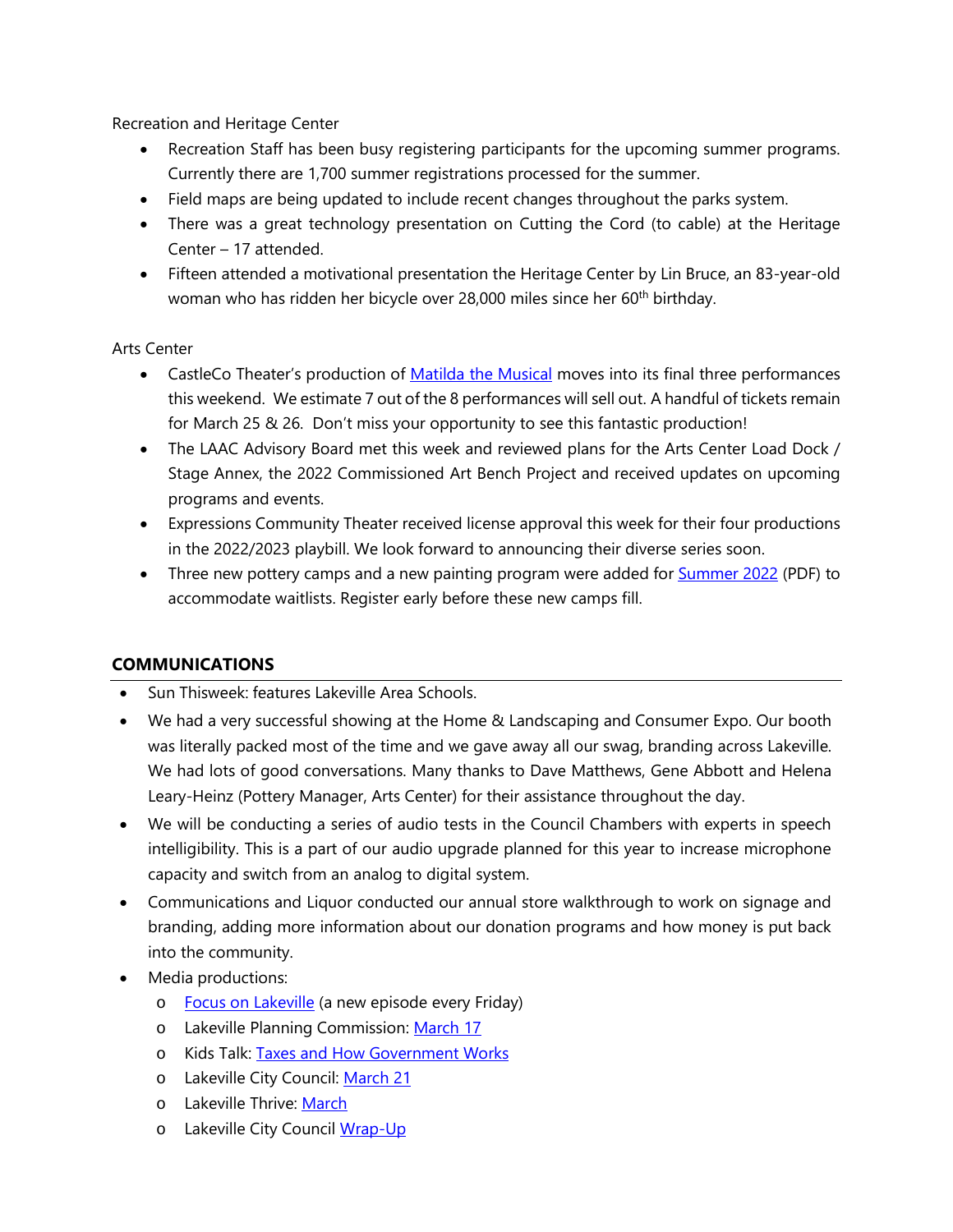#### **REMINDERS**

Meetings of the Council:

| • March 28, 2022        | <b>Work Session</b>    | 6:30 pm |
|-------------------------|------------------------|---------|
| $\bullet$ April 4, 2022 | <b>Regular Meeting</b> | 6:30 pm |
| • April 6, 2022         | State of the City      | 8:00 am |
| • April 18, 2022        | <b>Regular Meeting</b> | 6:30 pm |

#### **Informational Attachments**

- Police Department Weekly Report
- Fire Department Weekly Report
- Lakeville Liquors Weekly Report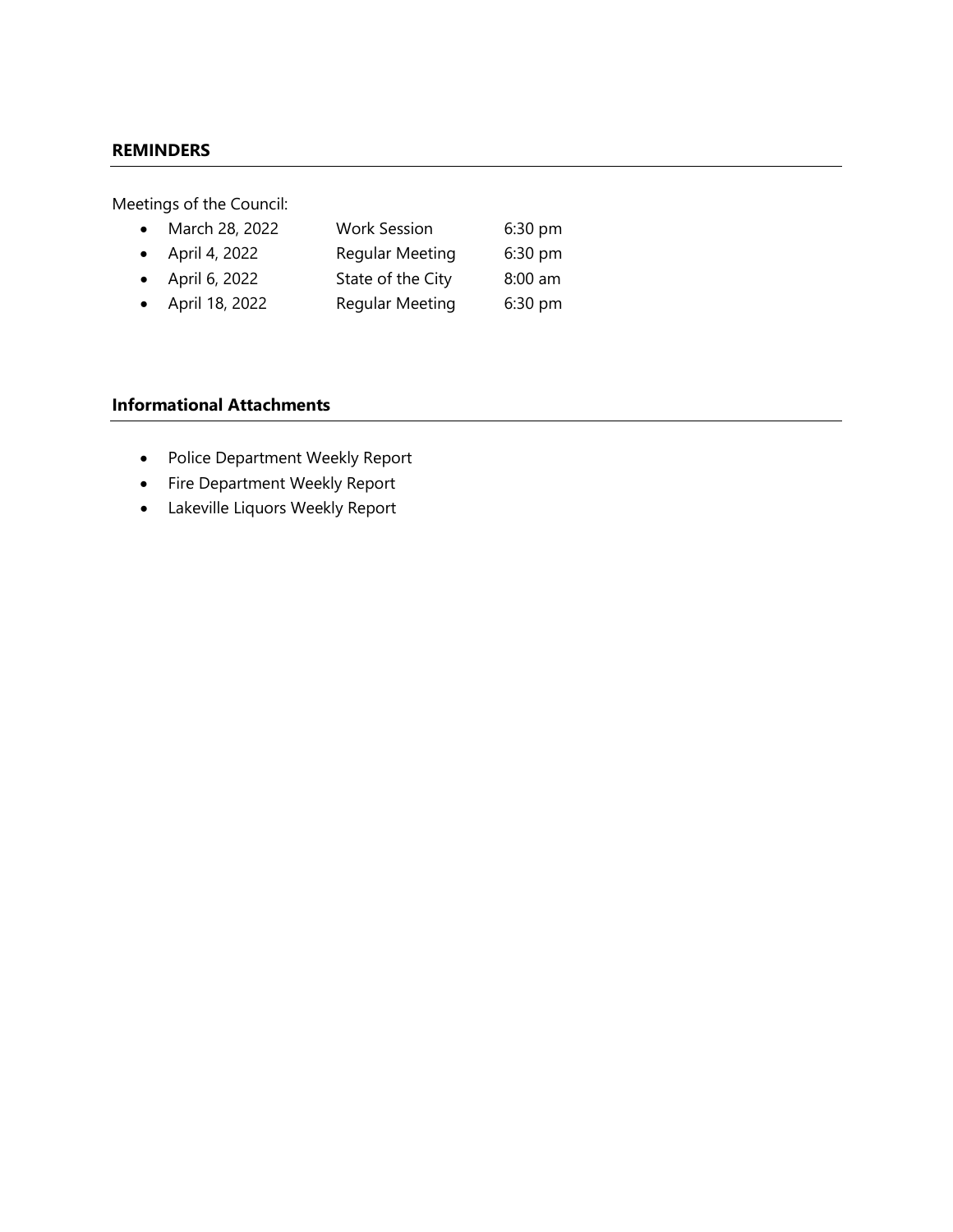

Lakeville Police Department Update Sunday, March 13 – Saturday, March 19, 2022

810 Calls for Services



































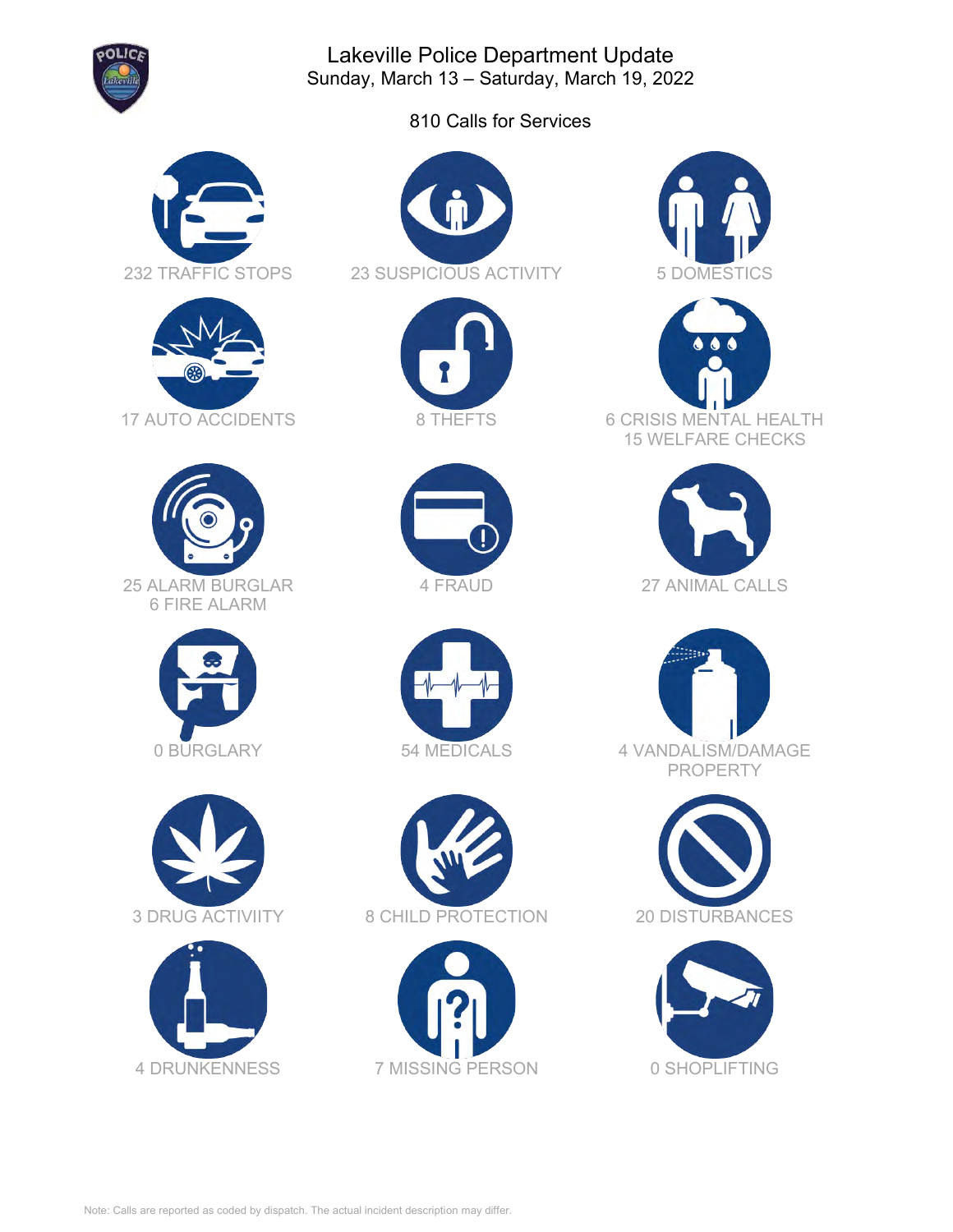

#### Lakeville Police Department Update Sunday, March 13 – Saturday, March 19, 2022

#### Weekly Review

**Please note, if you have reviewed our Calls for Services, you'll see the Weekly Review doesn't include a comprehensive list of calls to which LPD responded. Incidents included here are based on severity, impact on public safety or other factors.**

- Patrol attempted a Traffic Stop and the vehicle fled a short distance to a home on Ixonia Avenue. The two occupants ran inside. The 40-year-old male driver ultimately came outside and surrendered. He was charged with Fleeing, Driving After Revocation, and Speeding.
- Theft of two utility vehicles was reported at  $8$ XXX 202<sup>nd</sup> Street West. The theft may have occurred as early as last fall. There are no suspects currently.
- A catalytic converter was reported stolen from a vehicle parked at 16XXX Kenrick Loop.
- Vandalism/Property Damage was reported at 16XXX Kenyon Avenue. The building was spray painted with graffiti.
- Employee Theft was reported at 17XXX Kenwood Trail. Over an extended period, an employee was found to have stolen approximately \$6,500.00 from the register.
- The entire shift responded to a significant 3-vehicle crash at  $220<sup>th</sup>$  Street and Cedar Avenue. One vehicle was EB on 220<sup>th</sup> Street, attempting to turn onto Cedar. That driver pulled out in front of a vehicle SB on Cedar, striking it. The impact caused the impacted vehicle to swerve and hit a NB truck head-on. One driver was airlifted to the hospital with critical injuries. Another driver was transported to the hospital via ambulance. The at-fault driver was jailed on a host of charges.
- Vandalism/Property Damage was reported at 18XXX Hamby Way. An unknown person(s) threw rocks through two windows of a home under construction.
- Six (6) catalytic converters were reported stolen off vehicles at  $8$ XXX 220<sup>th</sup> Street West.
- Fraud Activity was reported at 17XXX Kenwood Trail. Two unknown female suspects were able to swindle over \$3,000.00 in a cash card scam.
- Theft was reported after the victim sent a money order to an online broker for the purchase of a gun. The check was cashed but no gun was ever received.
- A 29-year-old male was cited for Theft after he attempted to steal a scope from Fleet Farm.
- A 21-year-old female was jailed for Domestic Assault.
- Vandalism/Property Damage was reported to a vehicle at 16XXX Excelsior Drive. A window was broken out.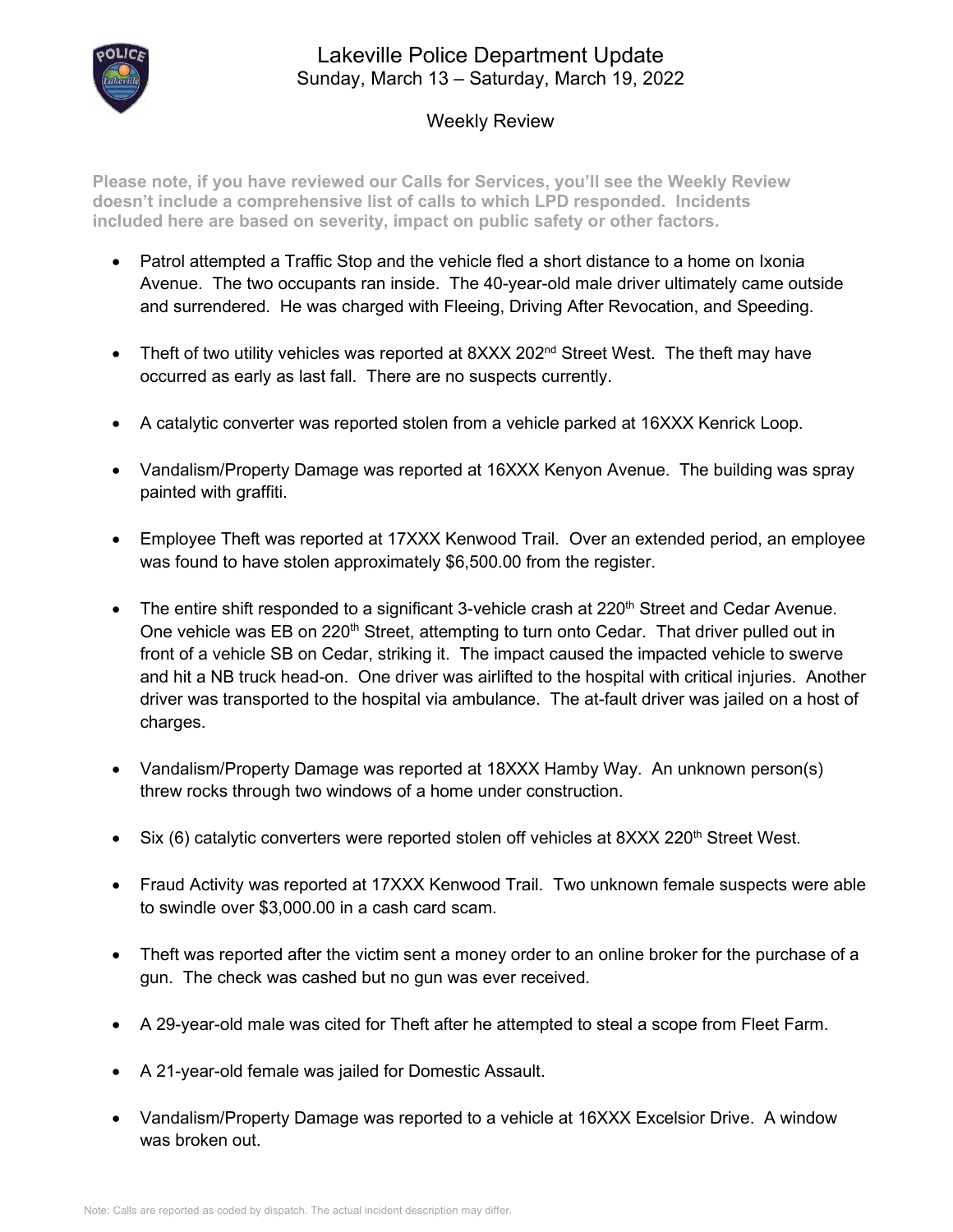



FIRES 3



**HAZARDOUS** CONDITIONS 0



FIRE PREVENTION 1



Lakeville Fire Department Update Monday, March 14 – Sunday, March 20 58 Calls for Service

VEHICLE ACCIDENT 1



FIRE ALARMS 7



**INSPECTIONS** 20



MEDICAL 35



GOOD INTENT 12



SERVICE CALLS 0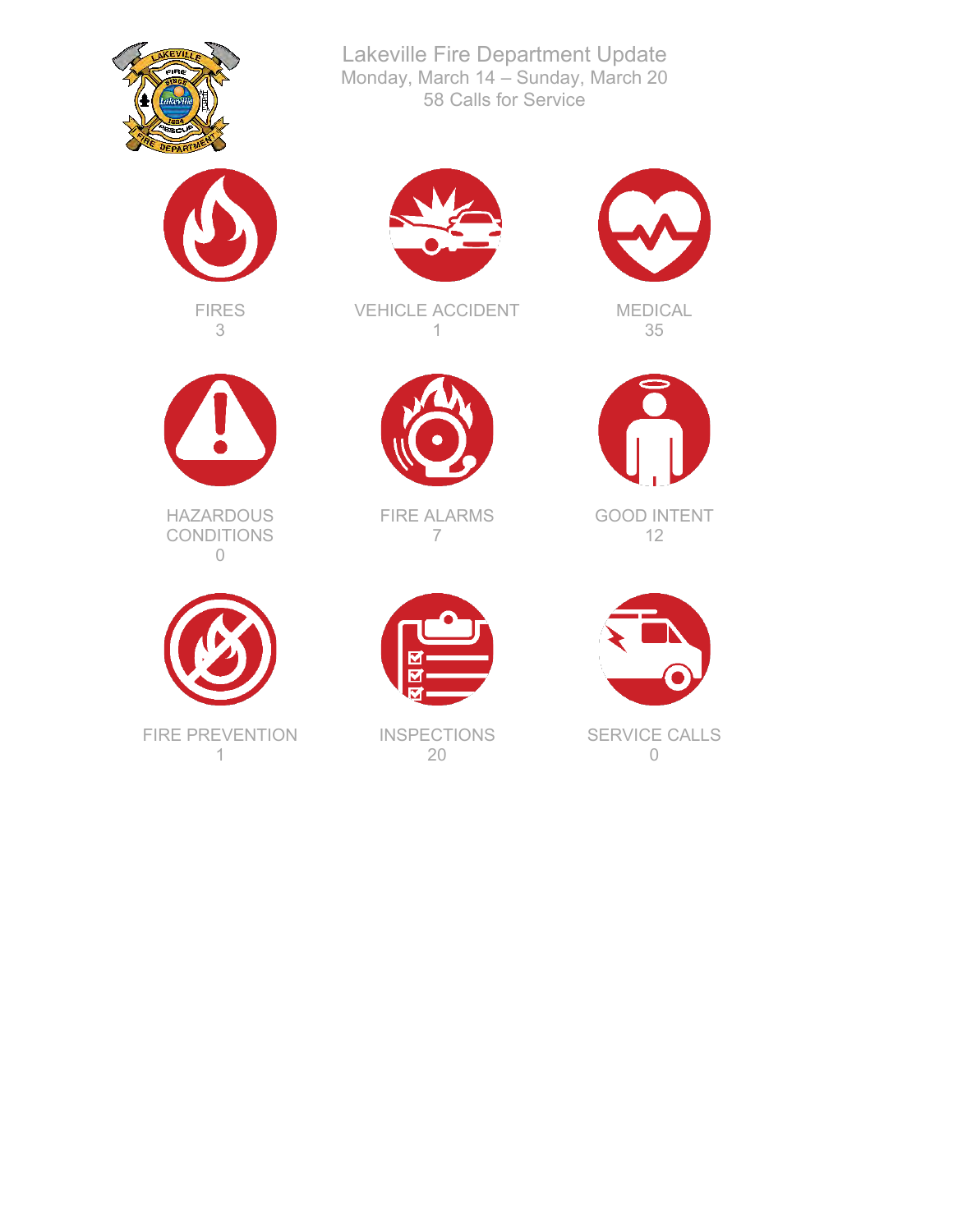

# **March 20 – March 27, 2022 Weekly Summary**

| <b>March 1-21 Sales Summary</b>         | 2021%       |      |             |            |
|-----------------------------------------|-------------|------|-------------|------------|
| <b>Heritage</b>                         | \$306,192   | 2021 | \$377,528   | Down 18.9% |
| Galaxie                                 | \$334,812   | 2021 | \$348,843   | Down 4.0%  |
| <b>Kenrick</b>                          | \$241,291   | 2021 | \$283,858   | Down 15.0% |
| <b>Keokuk</b>                           | \$233,587   | 2021 |             |            |
| <b>Combined</b>                         | \$1,115,884 | 2021 | \$1,010,227 | Up 10.4%   |
| <b>March 1-21 Customer Count</b>        | 2021%       |      |             |            |
| <b>Heritage</b>                         | 10,716      | 2021 | 12,716      | Down 15.7% |
| <b>Galaxie</b>                          | 12,032      | 2021 | 12,441      | Down 3.2%  |
| <b>Kenrick</b>                          | 8,621       | 2021 | 10,113      | Down 14.7% |
| <b>Keokuk</b>                           | 7,163       | 2021 |             |            |
| <b>Combined</b>                         | 38,532      | 2021 | 35,270      | Up 9.2%    |
| <b>March 1-21 Sales Per Transaction</b> | 2021%       |      |             |            |
| <b>Heritage</b>                         | \$28.59     | 2021 | \$29.69     | Down 3.7%  |
| <b>Galaxie</b>                          | \$27.83     | 2021 | \$28.04     | FLAT -     |
| <b>Kenrick</b>                          | \$28.00     | 2021 | \$28.07     | FLAT -     |
| <b>Keokuk</b>                           | \$32.63     | 2021 |             |            |
| <b>Combined</b>                         | \$28.97     | 2021 | \$28.65     | Up 1.1%    |

Double digit increases in sales and almost a double digit increases in customer counts, WOW! Sales per transaction keeps increasing as well, fantastic job to everyone! Push through the end of this month and bring on April.

### **Staffing Update**

Interviews for the Event and E-Commerce Manager start on Friday, March 25.

**"Thousands of candles can be lighted from a single candle, and the life of the candle will not be shortened. Happiness never decreases by being shared." – Buddha**